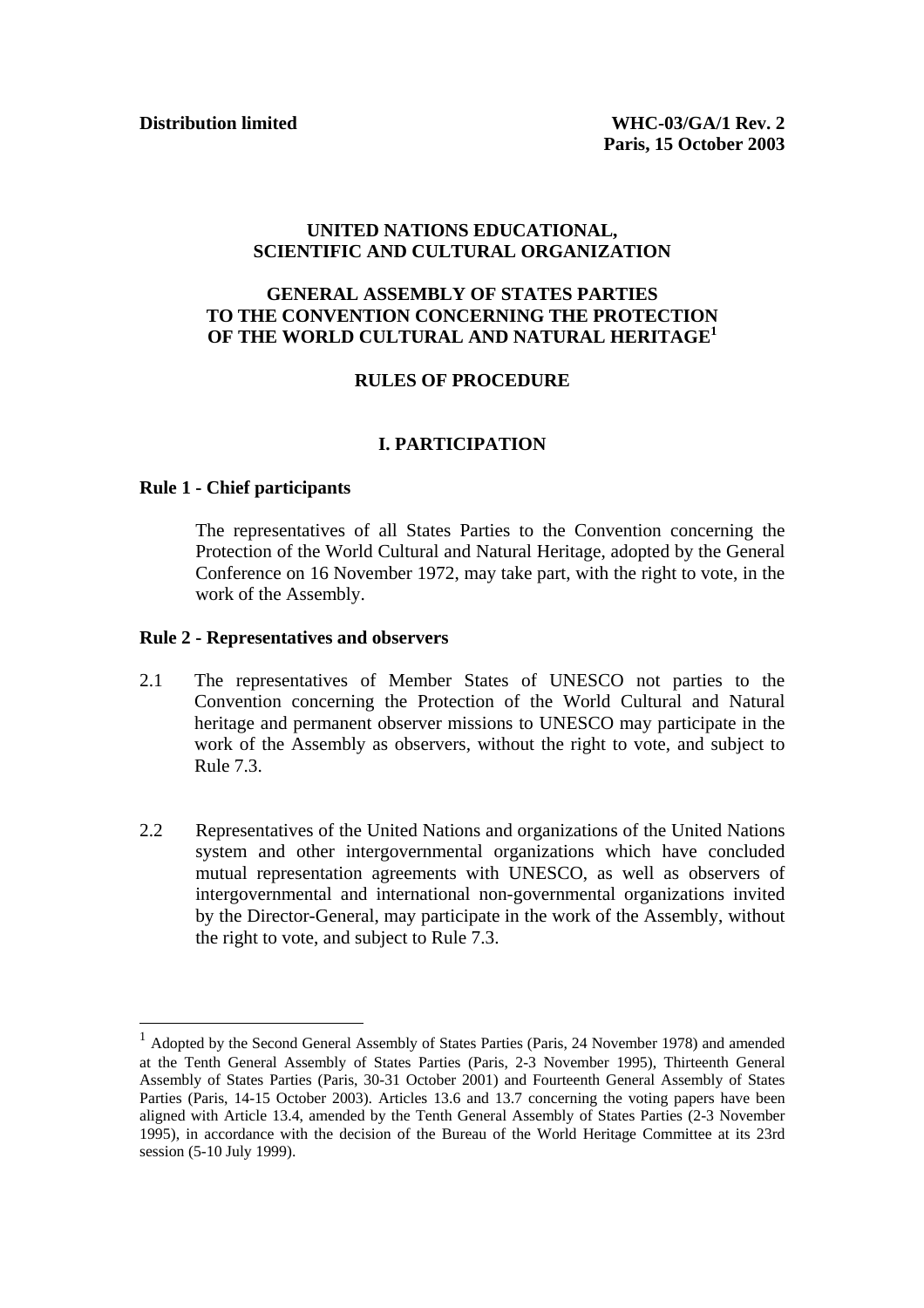## **II. ORGANIZATION OF THE ASSEMBLY**

#### **Rule 3 - Election of officers**

The Assembly shall elect a Chairperson, one or more Vice-Chairpersons and a Rapporteur.

## **III. CONDUCT OF BUSINESS**

#### **Rule 4 - Duties of the Chairperson**

- 4.1 In addition to exercising the powers which are conferred upon him elsewhere by the present Rules, the Chairperson shall open and close each plenary meeting of the Assembly. He/She shall direct the discussions, ensure observance of these Rules, accord the right to speak, put questions to the vote and announce decisions. He/She shall rule on points of order and, subject to the present Rules, shall control the proceedings and the maintenance of order. He/She shall not vote, but he/she may instruct another member of his/her delegation to vote on his/her behalf.
- 4.2 Should the Chairperson be absent during a meeting, or any part thereof, he/she shall be replaced by the Vice-Chairperson or one of the Vice-Chairperson. A Vice-Chairperson acting as Chairperson shall have the same powers and duties as the Chairperson.

## **Rule 5 - Public nature of meetings**

Meetings shall be held in public unless decided otherwise by the Assembly.

#### **Rule 6 - Quorum**

- 6.1 A quorum shall consist or a majority of the States referred to in Rule 1 and represented at the Assembly.
- 6.2 The Assembly shall not decide on any matter unless a quorum is present.

## **Rule 7 - Order and time-limit of speakers**

- 7.1 The Chairperson shall call upon speakers in the order in which they signify their wish to speak.
- 7.2 For the convenience of the discussion, the Chairperson may limit the time to be allowed to each speaker.
- 7.3 The consent of the Chairperson must be obtained whenever an observer wishes to address the Assembly.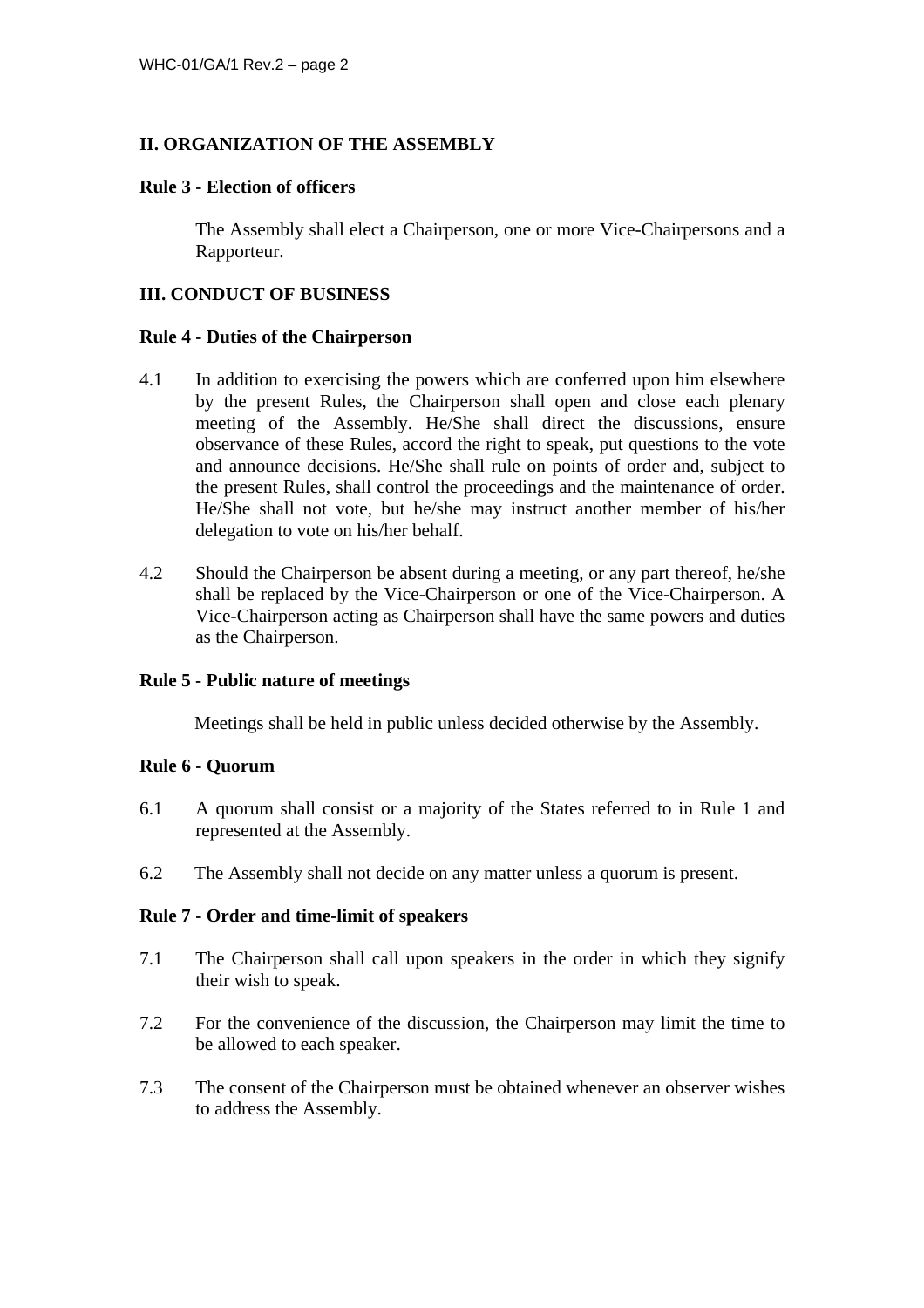## **Rule 8 - Points of order**

- 8.1 During a discussion, any delegation may raise a point of order; such a point of order shall be immediately decided upon by the presiding officer.
- 8.2 An appeal may be made against the ruling of the presiding officer. Such an appeal shall be put to the vote immediately and the presiding officer's ruling shall stand, unless overruled by a majority of the delegations present and voting.

## **Rule 9 - Procedural motions**

- 9.1 During a discussion, any delegation may move the suspension or adjournment of the meeting or the adjournment or closure of the debate.
- 9.2 Such a motion shall be put to the vote immediately. Subject to Rule 8.1, such motions shall have precedence in the following order over all other proposals or motions before the meeting:
	- (a) suspension of the meeting;
	- (b) adjournment of the meeting;
	- (c) adjournment of the debate on the question under discussion;
	- (d) closure of the debate on the question under discussion.

#### **Rule 10 - Working languages**

- 10.1 The working languages of the Assembly shall be Arabic, Chinese, English, French, Russian and Spanish.
- 10.2 Speeches made at the Assembly in one of the working languages shall be interpreted into the other languages.

## **Rule 11 - Resolutions and amendments**

- 11.1 Draft resolutions and amendments may be proposed by the participants referred to in Rule 1 and shall be transmitted in writing to the Secretariat of the Assembly, which shall circulate copies to all participants.
- 11.2 As a general rule, no draft resolution or amendment shall be discussed or put to the vote unless it has been circulated sufficiently in advance to all participants in the working languages of the Assembly.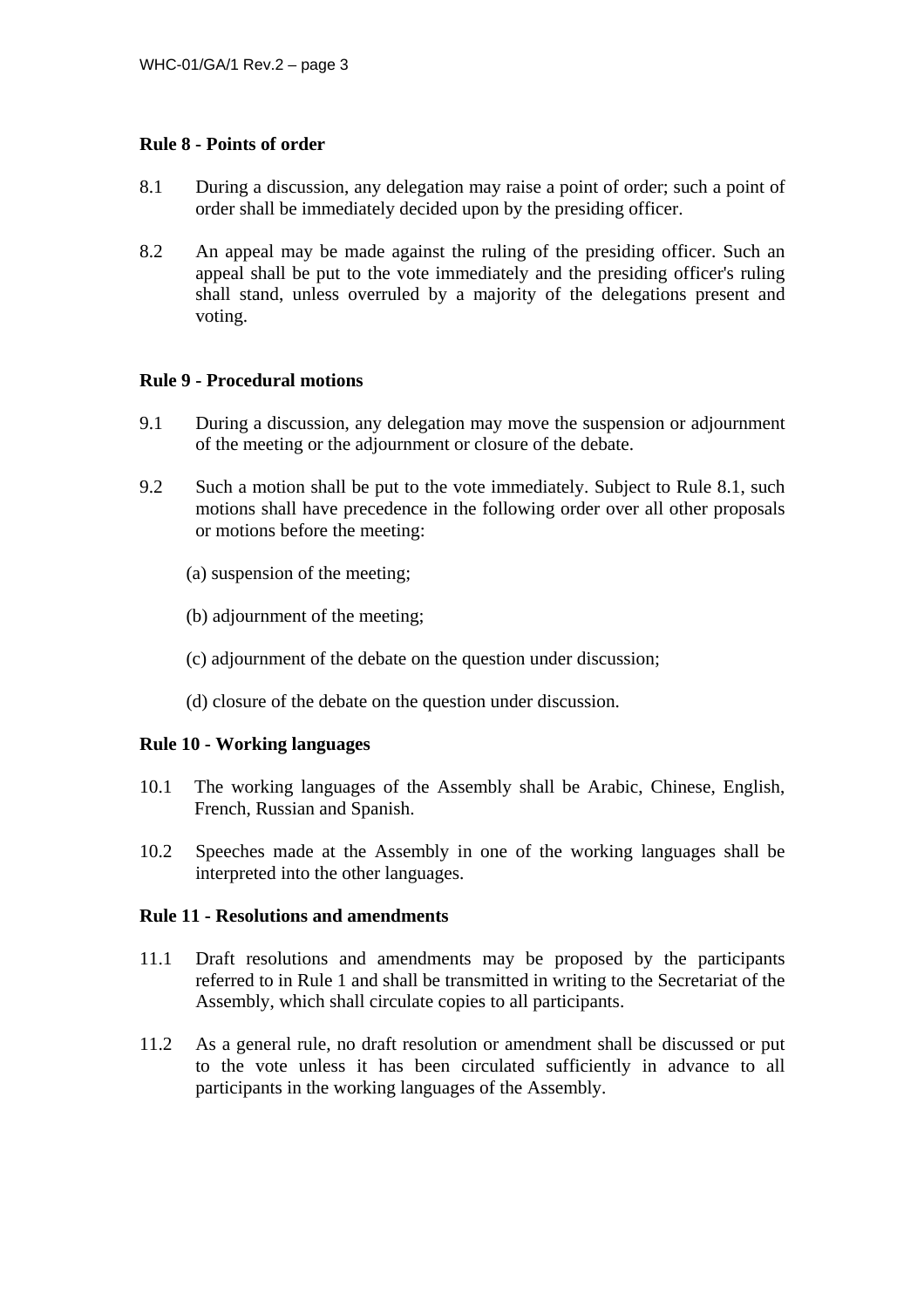# **Rule 12 - Voting**

- 12.1 The representative of each State referred to in Rule 1 shall have one vote in the Assembly.
- 12.2 Subject to the provisions of Rules 6.2 and 16, decisions shall be taken by a majority of the States present and voting, except for the provisions of Rule 12.3.
- 12.3 The decision concerning the amount of the contributions, in the form of a uniform percentage applicable to all States which have not made the declaration referred to in paragraph 2 of Article 16 of the Convention, shall be determined by a majority vote of the States Parties present and voting. This decision of the General Assembly requires the majority of the States Parties present and voting which have not made the above-mentioned declaration.
- 12.4 For the purpose of the present Rules, the expression "States present and voting" shall mean States casting an affirmative or negative vote. States abstaining from voting shall be regarded as having not voted.
- 12.5 Voting shall normally be by a show of hands.
- 12.6 When the result of a vote by show of hands is in doubt, the presiding officer may take a second vote by a roll-call. A vote by roll-call shall also be taken if it is requested by not less than two delegations before the voting takes place and for the decision mentioned in Rule 12.3.
- 12.7 When an amendment to a proposal is moved, the amendment shall be voted on first. When two or more amendments to a proposal are moved, the Assembly shall first vote on the amendment deemed by the presiding officer to be furthest removed in substance from the original proposal, and then on the amendment next furthest removed there from and so on, until all the amendments have been put to the vote.
- 12.8 If one or more amendments are adopted, the amended proposal shall then be voted upon as a whole.
- 12.9 A motion is considered an amendment to a proposal if it merely adds to, deletes from or revises part of that proposal.

# **Rule 13 - Procedures for the presentation of candidatures to the World Heritage Committee**

13.1 The Secretariat shall ask all States Parties, at least three months prior to the opening of the General Assembly, whether they intend to stand for election to the World Heritage Committee. If so, its candidature should be sent to the Secretariat at least six weeks prior to the opening of the General Assembly.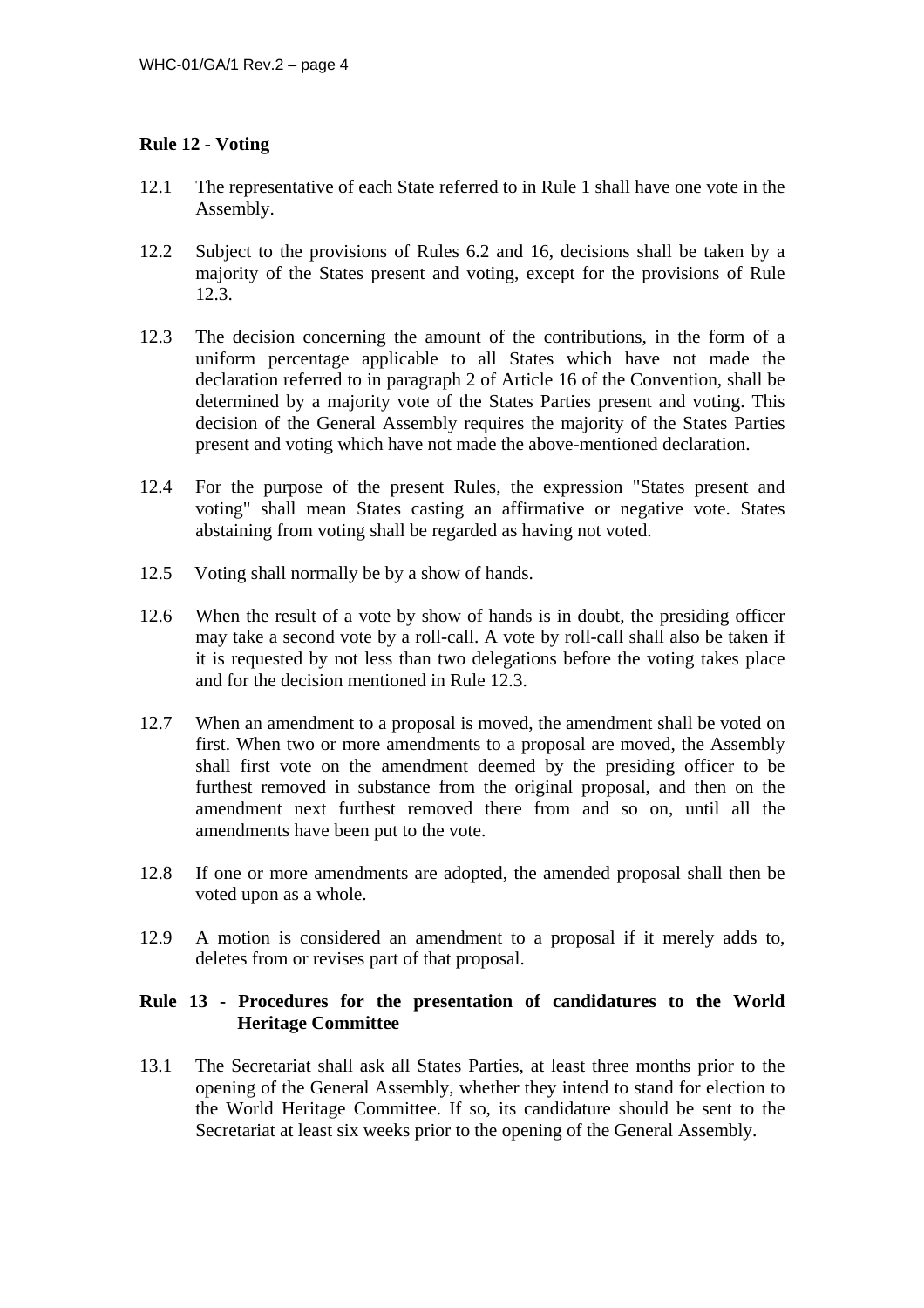- 13.2 At least four weeks prior to the opening of the General Assembly the Secretariat shall send to all States Parties the provisional list of States Parties candidates. The Secretariat will also provide information on the status of all compulsory and voluntary contributions to the World Heritage Fund made by each of the candidates. This list of candidatures will be revised as necessary.
- 13.3 This list of candidatures shall be finalised 48 hours before the opening of the General Assembly. No other candidatures nor payments of compulsory and voluntary contributions to the World Heritage Fund (for the purpose of presenting a candidature to the Committee) will be accepted in the 48-hour period prior to the opening of the General Assembly.

# **Rule 14 - Election of members of the World Heritage Committee**

14.1 The election of members of the World Heritage Committee shall be conducted by secret ballot whenever five or more delegations having the right to vote so request, or if the Chairperson so decides.

A certain number of seats may be reserved for State Parties who do not have sites on the World Heritage List, upon decision of the World Heritage Committee at the session that precedes the General Assembly. Such a ballot for reserved seats would precede the open ballot for the remaining seats to be filled. Unsuccessful candidates in the reserved ballot would be eligible to stand in the open ballot.

- 14.2 Before the election begins, the Chairperson shall appoint two tellers from among the delegates present; he/she shall hand to them the list of States entitled to vote and the list of States candidates. He/She shall announce the number of seats to be filled.
- 14.3 The Secretariat shall distribute to the delegations a voting paper in the form of a list of all the States which are candidates.
- 14.4 Each delegation shall cast its vote by encircling the names of those States for which it desires to vote.
- 14.5 The tellers shall collect from each delegation their voting paper and shall proceed to count the votes, under the supervision of the Chairperson.
- 14.6 Voting papers on which all names of States have been circled shall be considered to be abstentions.
- 14.7 Voting papers on which more names have been circled than there are seats to be filled shall be considered invalid.
- 14.8 Those States obtaining in the first ballot the required majority shall be elected, unless the number of States obtaining that majority is greater than the number of seats to be filled. In that case, the States obtaining the greatest number of votes, up to the number of seats to be filled, shall be declared elected. If the number of States obtaining the majority required is less than the number of